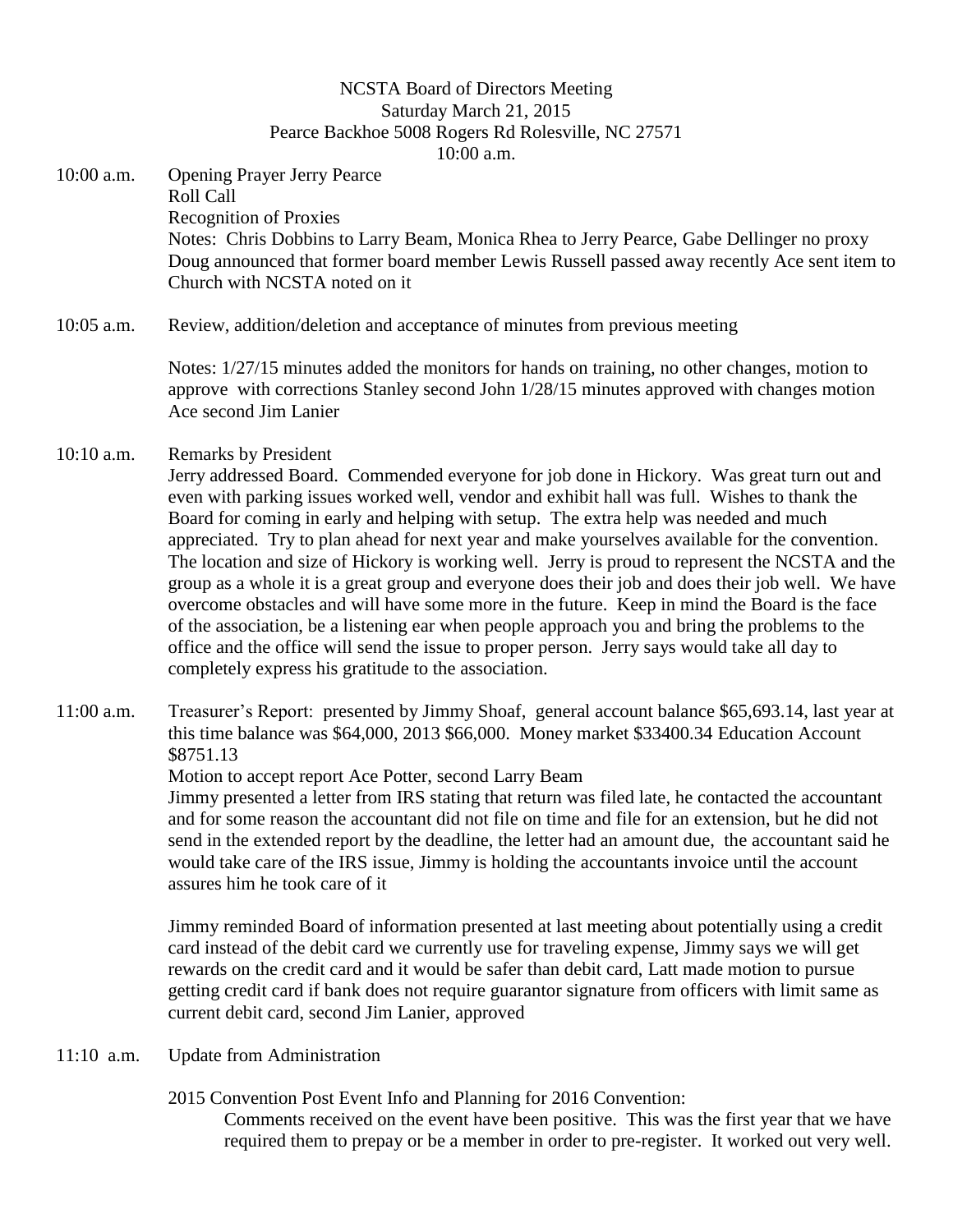The challenge for next year is to get at least part of them to arrive earlier at the center to keep the lines down. I'll work on that process to make it quicker. It went very well considering the numbers we got in the door that quickly. Emerald Enterprises had a new addition this year of Kayla Rhea and she was great! She has already been asked to come back next year.

The hands on training sessions were a big hit even though they were a bit of a logistics problem it worked pretty smoothly. If we do hands on training next year we may want to consider limiting two sessions to each person. We had some members that checked they wanted to attend all four and then they only attended a couple of them which left some slots that someone else could have used. Basically the offering never got to the general attendees but was only offered to the members. I had some people say they were going to join as members next year just so they could attend those sessions.

Input from Board: split rooms in  $\frac{1}{2}$  for hands on training classes, 20 attendees, make sure tickets are not colored closely, Latt to see if Carolyn will do web class, possibly do excel class, we need a backup in case speaker can't make it, as further backup may move attendees, remind vendors that must keep presentation as generic as possible. We will also limit the tickets. Each person may only register for two of the hands on training classes.

RS pre-registration. This event was the first event where we required that the RS fax or email their registration in by the pre-registration cutoff date or they would have to pay \$50 to register at the door. Yes, we caught some grief about it. But the pre-registrations for this group and attendance as a whole for this group for up from previous years. We did have a few that registered at the door and yes they paid the \$50. This was good decision that the Board made.

The vendors seemed to appreciate the attendance numbers but some voiced concerns about that many people being in the hall at once. As you know we have tried the split breaks before and that did not work out as well for the attendees or the vendors. I would suggest we leave the breaks as they are.

One item of that you need to be aware of is the electrical for the vendors. Our price for vendors has remained the same for many years. Some vendors check that they need electrical and don't use it and even though each year I repeat not to let them relocate once the layout is set for whatever reason they continue to do this. Each electrical drop cost us \$80. We don't charge extra for this. There are a couple of options, leave the vendor registration as it is, charge additional for electrical drops, or raise the vendor fee across the board.

Motion to charge if they want electrical add addtional \$80, Latt Moretz,  $2<sup>nd</sup>$  Jim Lanier, approved

The vendors that we have each year or for the most part display booths and demo booths of products with the opportunity for future sales i.e. they are selling product off the floor of the exhibit hall. We may want to consider offering to other types of vendors a retail booth i.e. they would be selling products but these most likely wouldn't be solely wastewater products maybe for example tools or apparel and we could do this booth with a lower setup fee and a portion of sales receipts. For example if we could get a workglove company to come charge them  $$150 - $200$  setup fee and  $5 - 10\%$  of whatever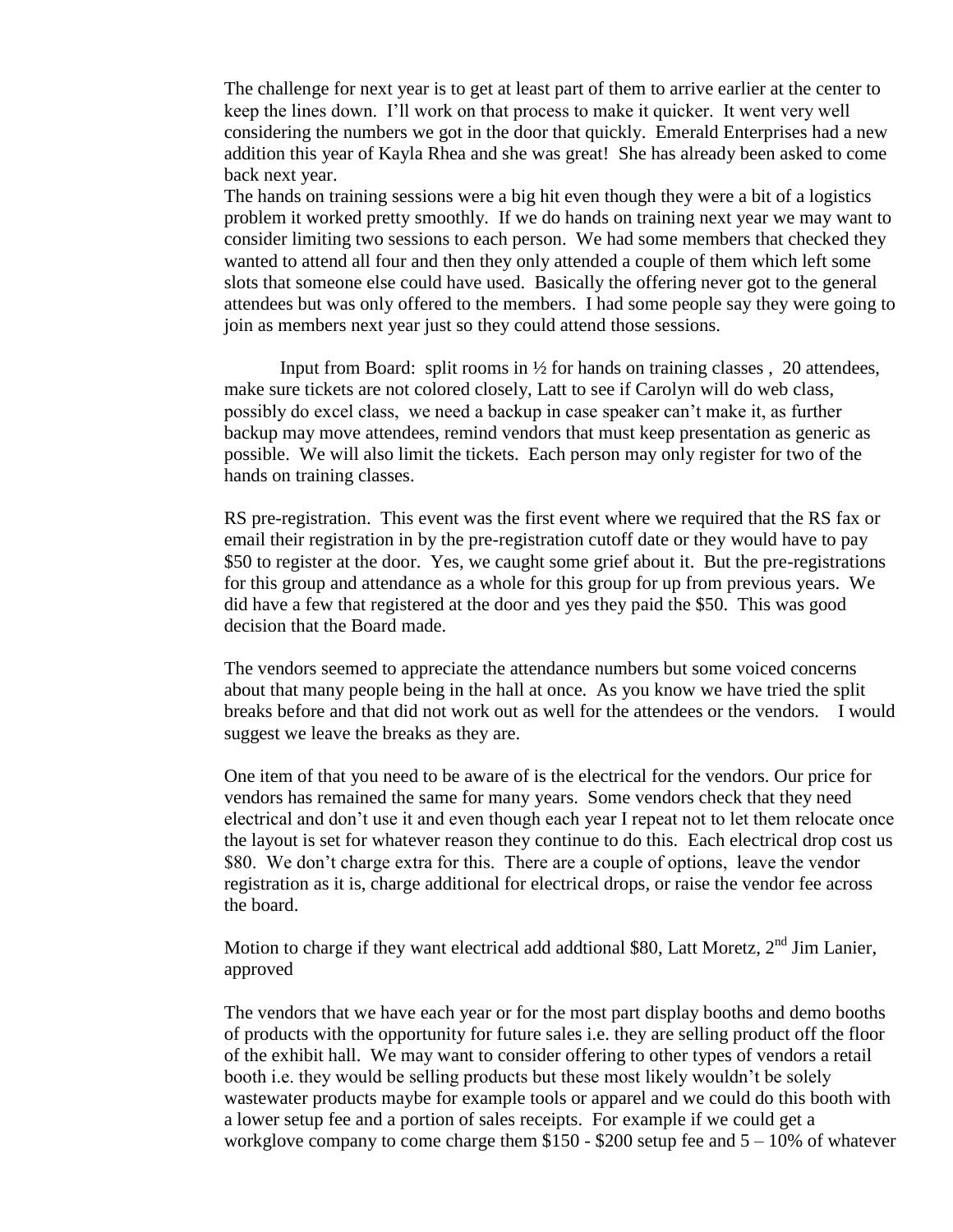they sell off the floor yes it would be a honor system but it may get some new and different vendors to attend.

Motion to do retail alley, \$200 plus 10% of retail sales, plus electric if needed Ace Potter, 2<sup>nd</sup> Stanley Mills, approved

How to handle vendors that don't register on time: Jerry suggested no last minute accommodations, put on application that must have due to fire inspections

Fee for not registered if we can accommodate the vendor will be double fee, motion Jim Lanier, 2<sup>nd</sup> Larry Beam, approved

Another item of concern, some, not many, of the vendors ask for the attendee list after the event. We have even had some to call and ask for list before the event, I've only had this happen once and that vendor wasn't even registered to attend so I did not release the list. However, if we are going to provide this list to vendors we probably need to disclose the fact that the list contacting their address may be released to vendors. Your thoughts???

Don't release to vendors and refer to the vendor issuing state agency for public database, motion Jimmy Shoaf,  $2^{nd}$  John Peele, approved

### Dates for 2016 Convention:

Are we happy with end of January? Do we need to consider doing later as in mid March? Further away from Christmas Holiday. Do we want to stay in winter? I think winter helps with our marketing and attendance because we can say "get class while too cold or messy to work" and "get your hours early" etc etc. However, we have dodged a couple of bullets for the last couple of years with the weather and if we went to mid March we would still be the first classes offered in the year but weather may not cooperate then either?????? Right now I have us penciled for last of January with the center's calendar and told them I would let them know definitely next week

Motion to leave in January by Latt Moretz , second David Wallwork, approved

Giveaway item for 2016: This year was duffle bags, 2014 was insulated coolers, 2013 was hats. It has been a few years on the portfolio is that something you want to do for 2016? Other item suggestions . . .

Motion to give away portfolios Jim Lanier, second Larry Beam, approved

Do you want "Live at 5" to stay the same for 2016? Yes, leave it like it is Don't need food at Board meeting if held in evening

Do you want to have the Board meeting in the evening of setup day? I think it worked well this year with everyone's schedule

#### Leave this in evening of setup day

Please think about topics and speakers you would like for 2016 and get with Doug on these. While we have the largest and best convention in North Carolina I think we would benefit from having the topics and speakers locked in by first of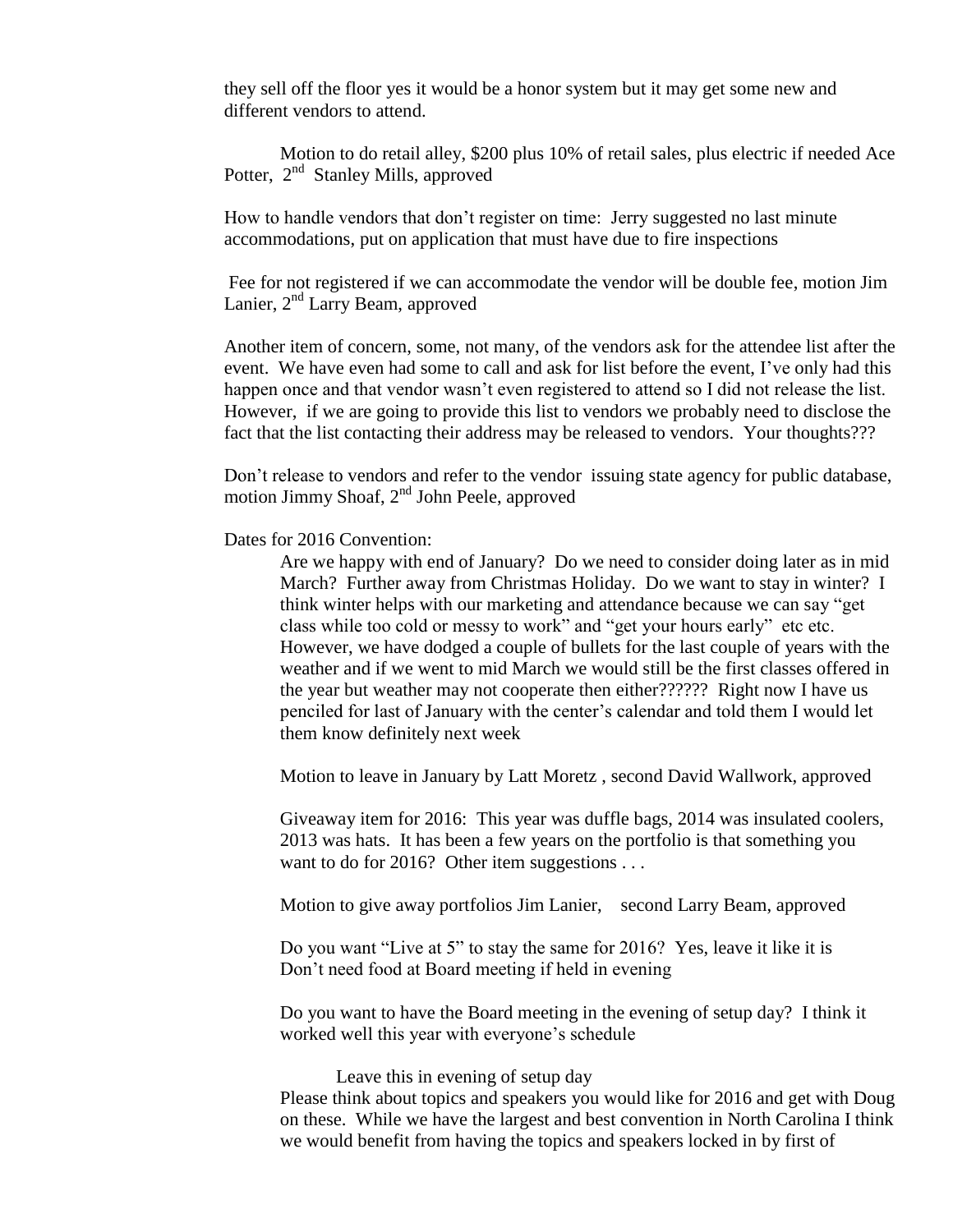September and instead of mid December. That way we can advertise the agenda and get a lot of the processing finished up in advance.

Other ideas for 2016:?

Make sure that the master sign in sheet tables are placed before the entrance to exhibit hall so they have to pass this table to get into the exhibit hall.

Put info on the registration form to arrive early to reduce wait in line, the attendees are waiting until last minute to show up and this causes the long lines, may even offer a special door prize for those in the exhibit hall early Have two break areas setup in exhibit hall instead of all in one place, this will keep the crowd from being so congested in one area

### 2015 Regional Classes:

This is first year that in order to pre-register, members can fax in registration, nonmembers must mail in the registration with payment.

So far we have held class in Asheville it was well attended and numbers in line with last year for that area. Having them pay with their pre-registration certainly made the entry a lot easier.

RS must fax or email their registration for the regional classes or pay \$50 fee if registering at the door. We already have several registered for upcoming classes.

Washington class is set for Monday. This class is always a small class. As of today we have 26 registered for the class and the pre-registration period has past. With these numbers Doug will most likely do this class alone. This helps with the expense of the class and he did this class alone last year. Doug and I have talked about this class on several occasions and we will most likely take this one off the schedule next year.

Discussion held about small class, consensus is that if we are not losing money on the event to continue to do the class

In scheduling the classes for this year, I changed up the dates for some of the 828 classes, we normally do all these early in the year. I moved the Waynesville and Banner Elk to the fall of the year. We will see if this raises the attendance numbers for these classes and helps to take some of the burden of the Greensboro (procrastinator) class.

Jimmy made motion that security be hired for each event not just convention, second Jim Lanier, approved

Membership: In my opinion the membership application needs to be updated. The form needs to have some disclosures and a signature block. Some of the items that I think need to be added are:

By my signature below, I acknowledge that I have the authority to make application for and release information pertaining to the aforementioned company name. Furthermore, signature below certifies that I acknowledge and accept the following disclosures:

The North Carolina Septic Tank Association, hereinafter NCSTA, it's successors and or assigns, Members, nor Board of Directors shall not be held liable for any information posted, deleted, or omissions on the website.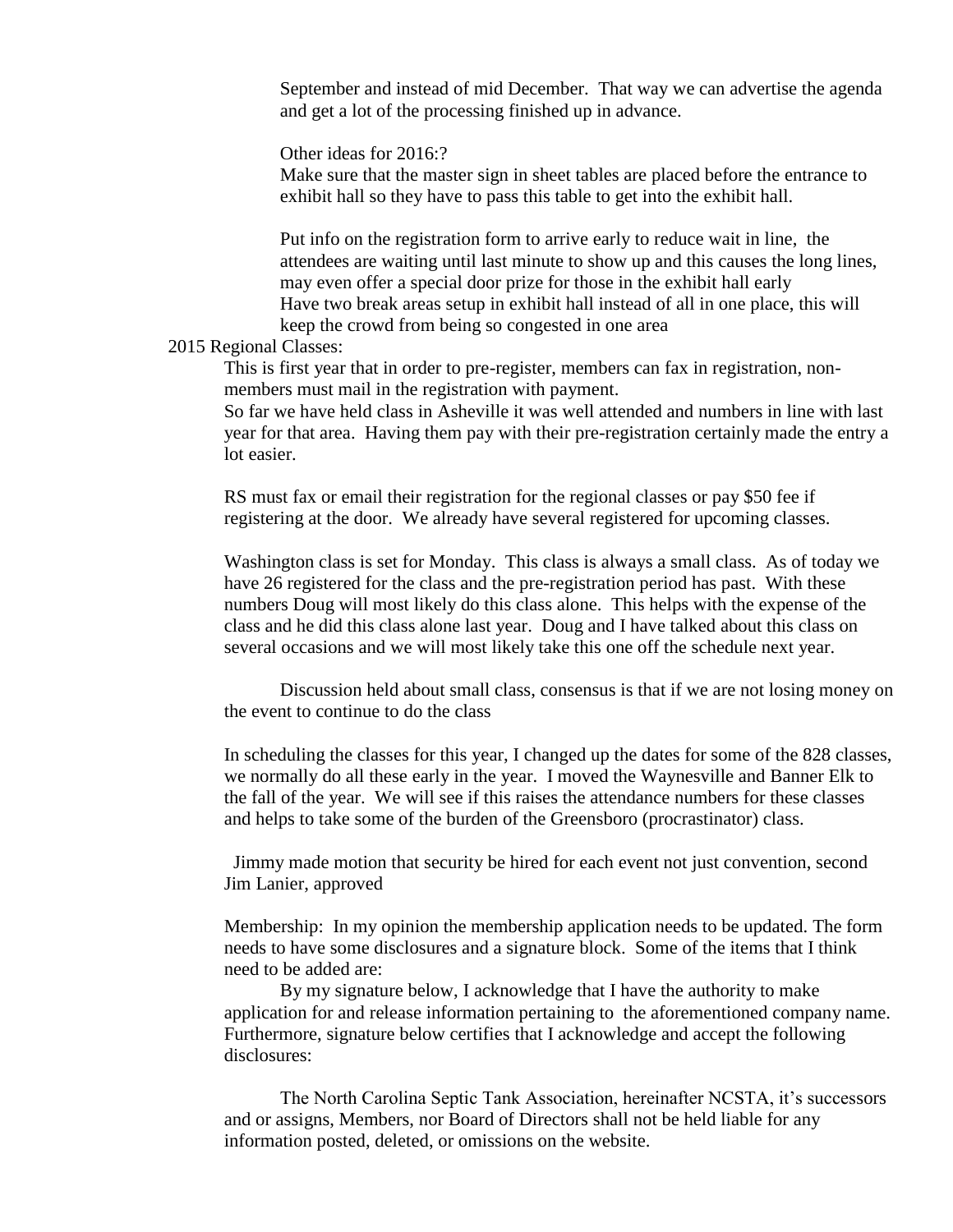NCSTA may at its discretion use pictures from any sponsored event to post the website or on printed documents for promotion of the NCSTA.

NCSTA may release information regarding members and the status of membership to the general public without any further notification to member.

NCSTA may at the discretion of a majority vote of the Board of Directors revoke any member for which violations of the Mission Statement of NCSTA have occurred. In the event of membership revocation no refund for membership shall occur.

I'm sure you can see where this is going, any other suggestions of disclosures needed on the membership application? Or do you want it updated at all?

Motion to add disclose and signature on membership application Jimmy Shoaf,  $2<sup>nd</sup>$  Jim Lanier, approved

Administrator will update form for next meeting

11:45 a.m. Lobbyist update:

Update on upcoming possible issues and current session

Notes: Presented by Doug Lassiter, has received a lot of positive comments on NCSTA convention, didn't make Orlando show, will be attending Homebuilders show, and On-site conference committee, pretreatment consortium

Doug spoke about DOR, still have no resolution to sales tax changes, not sure when or if he will get a response to his request for information. He said the things are progressing well with projects that are in the works with DOL. He is not currently pursuing the movement of Onsite Program back to DENR but will most likely do so in future.

For Regulatory Reform topics that he is currently working on see attached Lobbyist report

Tim Wood made comments regarding the privatization concept, he has seen things happen in Virginia. One example of issue would be selection of installer is not always left up to property owner and the system type could be limited because of the buddy system which in turn has potential for more expensive systems

# 12:15 p.m. Other business Next Board meeting date and location

Due to the fact that most of decisions have been made about the 2016 convention we can wait to meet until November  $14<sup>th</sup>$ 

Meeting set for November  $14<sup>th</sup>$  at Emerald's View

12:30 p.m... Adjourn and Lunch motion to adjourn David Wallwork,  $2<sup>nd</sup>$  Stanley Mills, meeting adjourned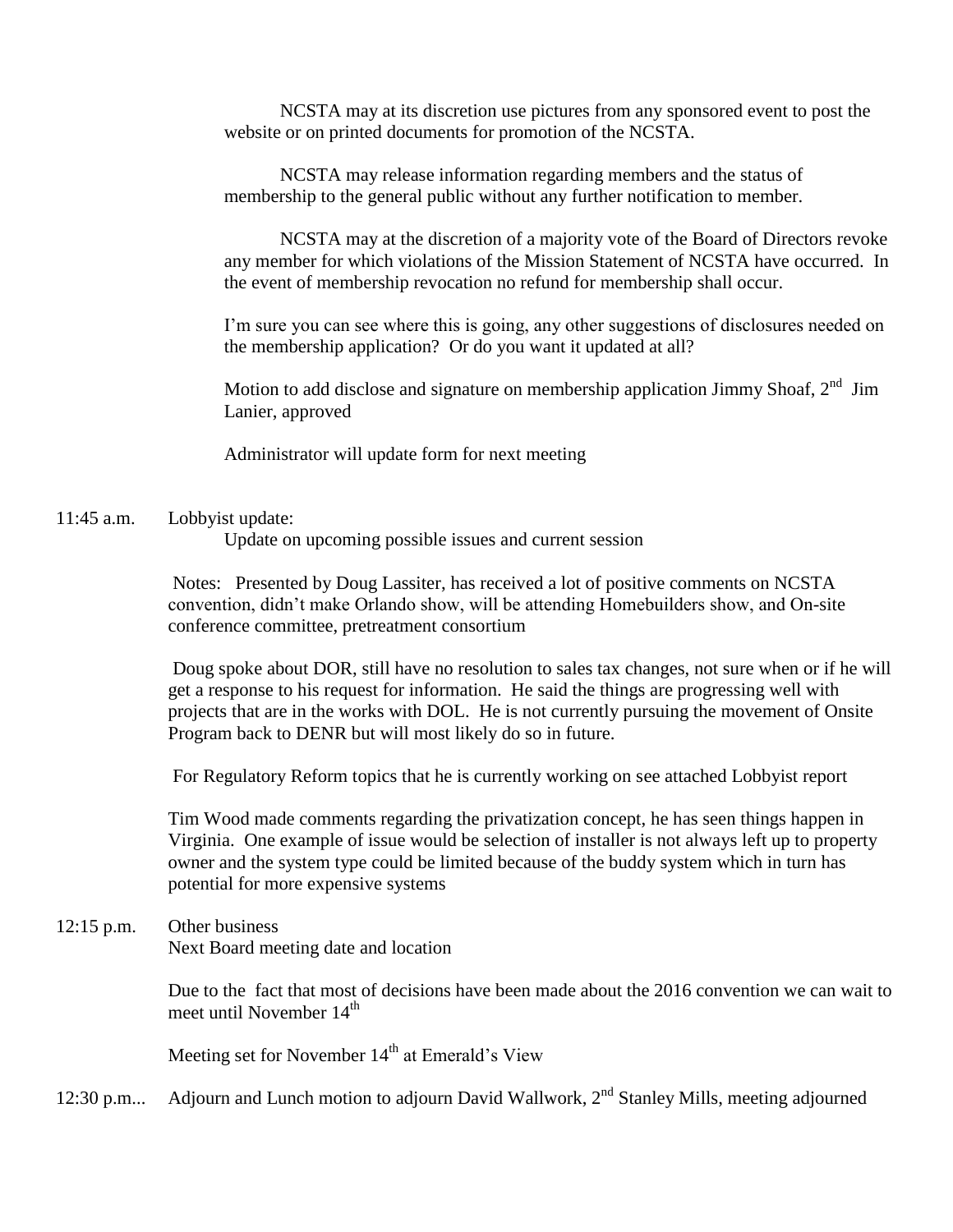# **LOBBYIST REPORT BOARD OF DIRECTORS MARCH 21, 2015**

As the lobbyist for the North Carolina Septic Tank Association, I was asked to contribute suggestions for possible legislation for the 130A General Statutes. These are the laws that govern on-site wastewater systems. The action sent me to the Bill Drafting Section of the General Assembly. The suggestions were from remarks and observations relayed to the Association in the past years. The only other Agency suggestions were sent by the Onsite Branch (Nancy Deal).

The drafts that have been developed will typically be included in a piece of legislation. At this point, it appears that the language would be in the Regulatory Reform Act of 2015. I have not seen the latest draft of the proposed legislation. This is just the comments I have on the suggestions I made to Bill Drafting.

- 1. Changes in 130A-342. Refers to Residential Wastewater Treatment Systems (ATUs). The rules are found in .1957. The law, when passed years ago, stated that the Operator had to be a person certified as a "wastewater treatment **facility** operator." This means that the operator had to hold a Grade II license. There are very few of these persons extending their work to septic tank systems, so the cost is extreme. This suggestion is to amend the law to only say "a person who is licensed under the Water Pollution Control System Operator Certification, like the other system operators. This suggestion came from health departments and operators in the NE part of the State.
- 2. Changes in 130A-343. These are the laws that are the basis for the .1969 rules, and pertain to the way systems are approved in North Carolina. Some of the more important sections:
	- Changes scope of the "Accepted" status to only pertain to dispersal products. The current language says products or systems. The basis for "accepted" status is to have enough sample data in place to be statistically significant. The only Accepted status holders are now the ISI chamber and the EZ Flow dispersal product. No wastewater treatment system has Accepted status. This suggestion has been talked about for years. Accepted status means a contractor could change a permitted product to another approved product without having to go the LHD.
	- Changes the term "Controlled Demonstration" to "Provisional" and this suggestion comes from the State. It is meant to make the terminology more acceptable in the market.
	- Eliminates "Experimental" status. This is a black hole that very few products have ever entered and none have come out.
	- Identifies national standards for treatment verification, such as NSF, IAAPMO, and the Canadian BNQ. The path for approval in North Carolina is currently through the approval of the Onsite staff, or in a fasttrack comes in through such a program (but the Staff must still approve the product application).
	- Recognizes that a system or product coming into approval in NC may use the ongoing verification reports of the national standard(s) and reduce the number of sample data sets required by the State.
	- Establishes a timeline for the State to respond to the Applicant, whether the response is a complete Application or that additional information is required. Also states that an Application that comes in with a national verification shall be approved within 90 days of receipt of a complete Application.
	- Eliminates the Warranty section. The manufacturer has voluntarily stopped issuing any more Warranty systems, but is honoring the ones existing prior to the date surrendered.
	- If this becomes law, the effective date of any rules amended shall be no later than June 1, 2016.
	- Eliminates the General Statute that creates the basis for the I & E Committee to exist. The I & E Committee is formed only as a recommendation group, with the State continuing to be the sole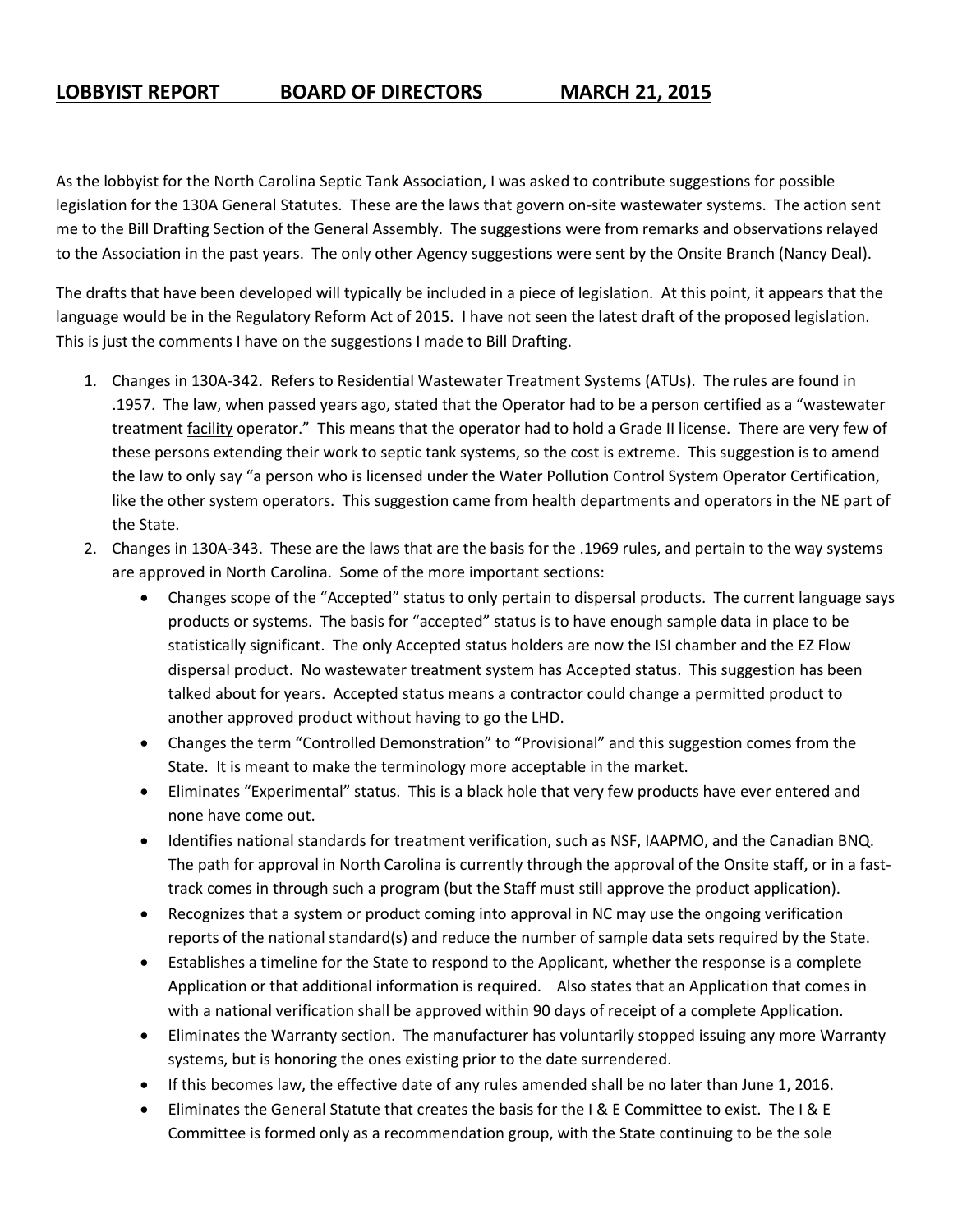authority. The I & E process typically results in a minimum of \$100,000 costs to the applicant and approximately 2 years. It is considered a serious hurdle that keeps the most current technologies from coming into NC.

*THESE CHANGES WERE STARTED BY NANCY DEAL IN A DOCUMENT SHE SENT TO THE GENERAL ASSEMBLY TO BE PROPOSED FOR THE REGULATORY REFORM ACT OF 2014. HER SUGGESTIONS WERE DATED AUGUST 28, 2014. IT DID NOT SURFACE UNTIL APPROX. 40 DAYS AGO, SINCE THE REGULATORY REFORM ACT OF 2014 WAS RATIFIED ON AUGUST 15.*

- 3. AMEND/CLARIFICATIONS TO ONSITE WW LAWS. Upon the request of the General Assembly, I compiled a series of suggestions for regulatory reform and worked with Bill Drafting to this point. The document is ready for attachment to the Regulatory Reform Act of 2015. May be ready for viewing within 1-2 weeks. I have not seen the final draft. Among the sections:
	- Establishes a Private Option Permit that creates a parallel path to obtain an approved onsite wastewater system. Currently, the LHD is the sole authority in obtaining an onsite permit. The LHD may conduct an internal review with a PE designed system, without sending it to the State engineers for review, or the LHD may decide to not conduct an internal review and send the application to the State. Each county seems to make their own decision on this, and it appears that the real time delays and resulting costs to the owner come from the review from the State. None of these changes. The options are still in place for internal review and State involvement. The Private Option is a choice by the owner/developer to enter a contract with a PE. The PE assumes all liability, contracts with a LSS and Land Surveyor. The PE chooses the Installer, and the PE creates the O & M package. This is only enabling legislation, to be used when the owner feels the turnaround time and costs warrant it. The normal permit fees are not paid to the LHD, but absorbed by the added costs of hiring the PE. There is a new fee for this option, an Archive Fee, capped at 10% of the current permit fee total within the county. Similarly to the public permit, this approval path supersedes other permits, like electrical service. The PE and the LSS work must carry E & O insurance of 1M dollars per claim and for two years following design work. Any damage to the system resulting from unapproved changes by the owner release the PE and LSS.
	- Instructs the Commission to study the Operation and Maintenance requirements for systems listed in .1961. Currently, the systems must have a certified Operator prior to the Operations Permit being approved. This establishes that the owner will have a contract and pay an operator to visit the site, take samples, send to certified labs, etc. In addition, the LHD must at a certain frequency visit the same sites to verify the operation. This is resulting in duplicative costs to the owner.
	- Clarifies a piece of legislation from last year. Last year, the law was passed that an Improvement permit that included a plat did not expire and the Authorization to Construct mirrored the IP. The State issued a public letter with a response that while the IP was transferable with ownership, since the law did not expressly mention the transfer, then the CA had to be reapplied for if the property transferred. This Section clarifies that it is transferrable.

**Sales and Use Tax Division North Carolina Department of Revenue Post Office Box 25000 Raleigh, North Carolina 27640-0001** www.dornc.com December 19, 2014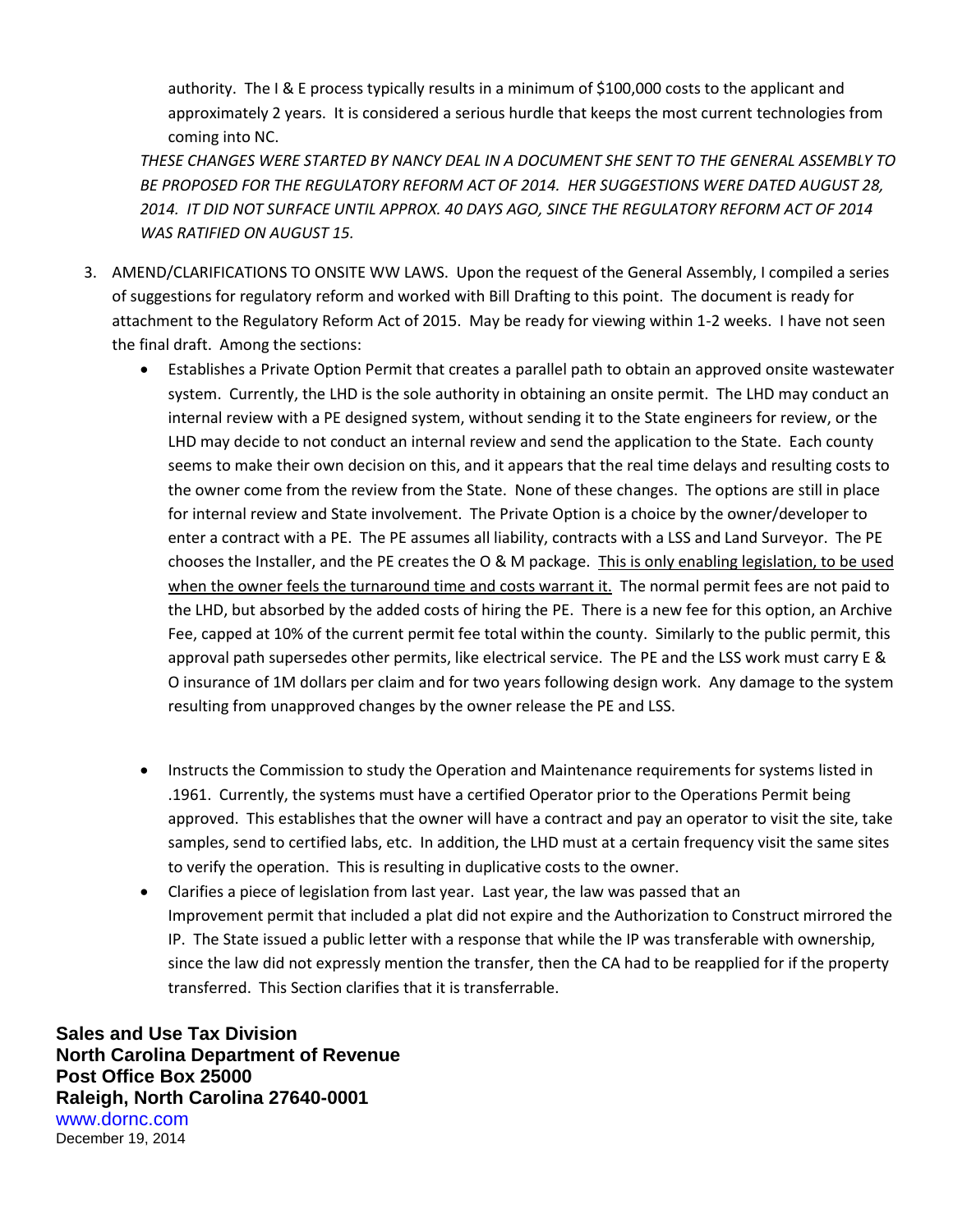## **IMPORTANT NOTICE: REAL PROPERTY CONTRACT LIST AND TANGIBLE PERSONAL PROPERTY LIST**

The following lists provide general guidance to assist in determining if an item of tangible personal property is installed or applied to real property and becomes part of real property as part of a real property contract or if the transaction is a sale and installation of such tangible personal property. Tangible personal property is generally installed or applied to real property when it is attached to the real property in a fixed or immovable manner that results in the tangible personal property becoming part of the real property.

See the Important Notice: Real Property Contracts, dated November 19, 2014 available on the Department's website, www.dornc.com, for additional information.

# **Real Property Contract List**

N.C. Gen. Stat § 105-164.4(a)(13) applies the general 4.75% State and applicable local and transit rates of sales and use tax to the sales price of tangible personal property sold to a real property contractor for use by the real property contractor in erecting structures, building on, or otherwise improving, altering, or repairing real property in the State. Such sales are taxed in accordance with N.C. Gen. Stat. § 105-164.4H. **The statutory provisions for a real property contractor under N.C. Gen. Stat. §§ 105-164.4(a)(13) and 105-164.4H apply to sales made on or after January 1, 2015 and contracts entered into on or after that date.** N.C. Gen. Stat § 105-164.4H(a) provides, in part, "[a] real property contractor is the consumer of the tangible personal property that the real property contractor installs or applies for others and that becomes part of real property." N.C. Gen. Stat § 105-164.3(33a) defines a "[r]eal property contractor" as "[a] person that contracts to perform construction, reconstruction, installation, repair, or any other service with respect to real property and to furnish tangible personal property to be installed or applied to real property in connection with the contract and the labor to install or apply the tangible personal property that becomes part of real property. The term includes a general contractor, a subcontractor, or a builder for purposes of [N.C. Gen. Stat. §] 105-164.4H." The following is not an all inclusive list:

- Above or below ground pool (not portable)
- Above or below ground tank (gas, septic, etc.)
- ATM banking machine and shelter built for the machine
- Awning
- Astroturf
- Bank vault
- Barn (not intended to be moved)
- Bathroom and kitchen fixtures (sinks, tubs, toilets, non suction safety equipment, etc.)
- Barbeque or outdoor kitchen (not portable)
- December 19, 2014 Page 2
- Billboard
- Bolt-down stool base, with stool
- Bolt-down table base with table top affixed
- Cabin (exceptions for park model homes may apply)
- Cabinets, cabinet refacing, etc.
- Car wash equipment (not portable)
- Carpeting (excludes rug, bound carpet, etc.)
- Carport
- Ceiling fan
- Central vacuum system
- Chest freezer (built-in only)
- Cold storage (built-in cold storage room)
- Compactor (not portable)
- Compressed air system (not portable)
- Concrete slab or foundation
- Cooler (walk-in, permanent)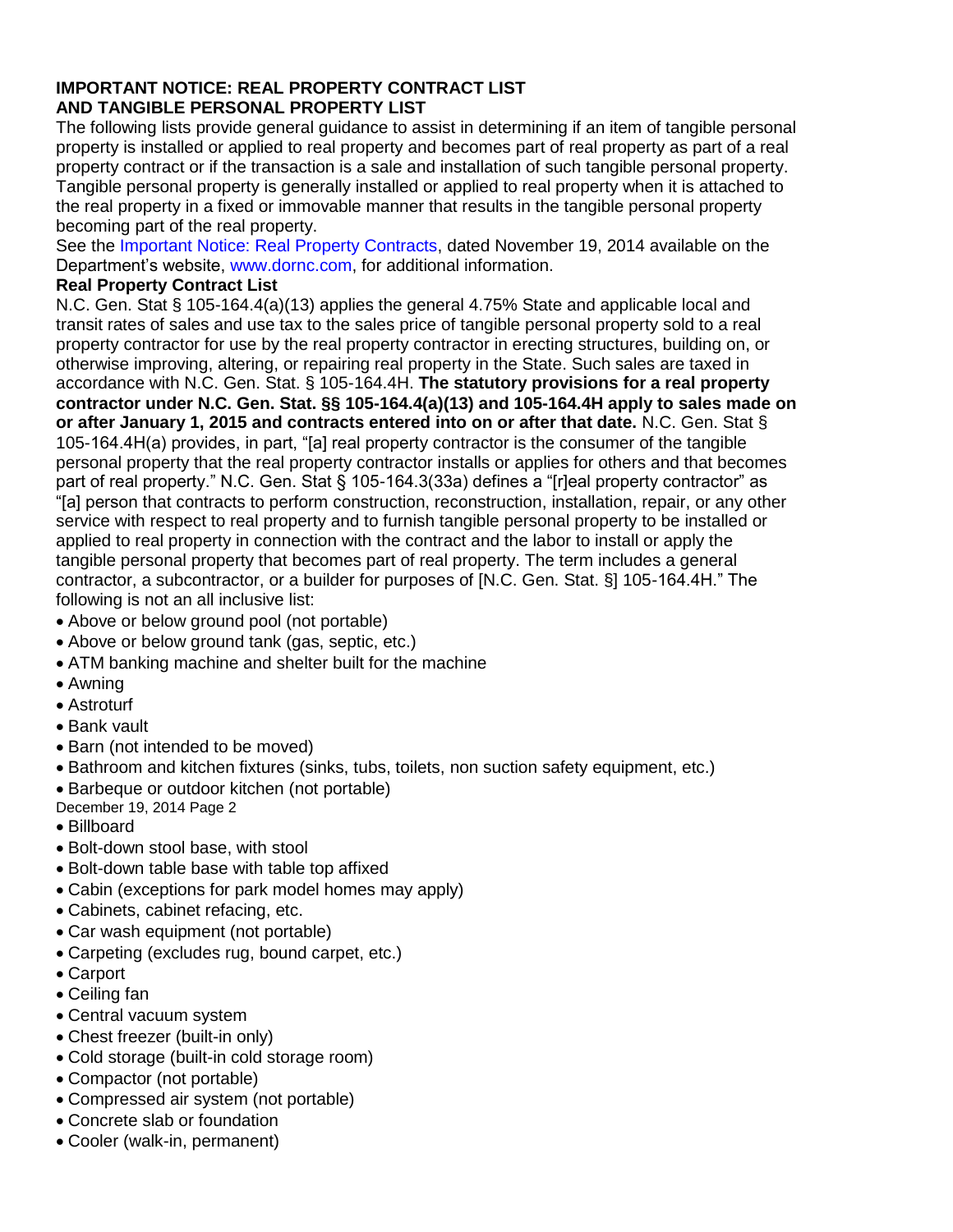- Countertop (resurfaced, granite, quartz, etc.)
- Culvert
- Custom closet
- Custom fabricated counter
- Custom fabricated railing
- Custom plantation shutters
- Deck
- Dishwasher (not portable)
- Driveway (asphalt, cement, rock)
- Drop-in cooking range (cook top)
- Drywall
- Duct and ductwork installed in wall, ceiling, and floor
- Dust collection system (not portable)
- Elevator
- Exterior door
- Exterior lighting (lamp post, porch light)
- Exterior shutter
- Fabricated metal catwalk or stairwell
- Fencing (picket, chain-link, wood, electric; not temporary construction zone fencing)
- Fire alarm system
- Fire sprinkler system
- Fireplace (insert, box)
- Flag pole
- Flooring for computer rooms
- Flooring (hardwood, laminate, tile, etc.)
- Free standing garage
- Freezer locker
- Garage door opener (excludes separate sales of remote or keypad, etc. unless permanently attached)
- Garbage disposal (not portable)
- December 19, 2014 Page 3
- Gas line
- Gas logs
- Generator (not portable)
- Glass replacement for real property (door, window, etc.)
- Grab bar for restroom (non-suction)
- Gutters
- Handicap ramp
- Hard window treatment (cornice, vertical blinds, horizontal blinds, etc.)
- Heat exchanger in bulk tobacco barn
- Hood (range, exhaust)
- Hot tub (built-in)
- Hurricane shutters
- HVAC system, heat pump, electric furnance, central air conditioning system
- Installed door (louver, sliding glass, garage door, storm door)
- Insulation (sprayed, rolled, etc.)
- Intercom or sound system (not portable)
- Interior trim
- Interior wall paneling
- Irrigation or sprinkler system
- Landscaping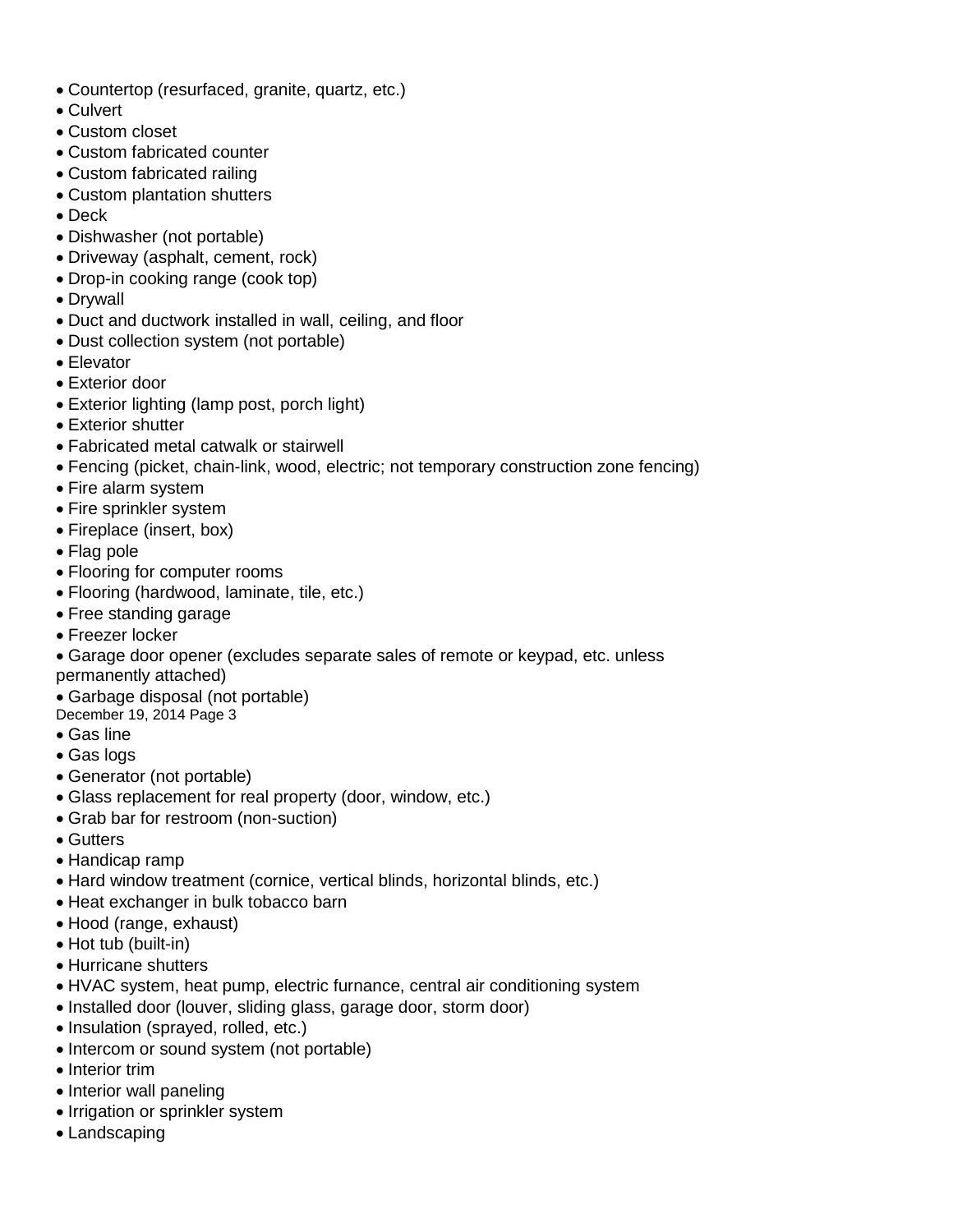- Light fixture
- Mailbox, mailbox post
- Manufactured home / land package
- Modular home / land package
- Molding (crown, shoe, door, and window)
- Outdoor lighting (parking lot paving & lighting)
- Over range microwave
- Paint spray booth
- Parking meter
- Patio structure (not portable fire pit, pergola, built-in grill)
- Pellet stove
- Pool enclosure (not portable)
- Ready mix concrete
- Refrigerator (built-in sub zero)
- Replacement attic ladder
- Roofing (asphalt, tile, slate, wood, etc.)
- Safe (not portable)
- Satellite television dish
- Safe-deposit box
- Screen (indoor movie or outdoor drive-in theater)
- Security system (excludes separate sales of remote or keypad unless permanently attached)
- Septic tank
- Sewer and waste water line
- Sidewalk (stone, concrete, etc.)
- Siding (vinyl, cedar, aluminum, etc.)
- December 19, 2014 Page 4
- Sign (not portable)
- Sod
- Solar panel
- Storage (shelving, garage organizers; excludes portable items)
- Storm drainage system
- Sump pump (not portable)
- Sunroom
- Swamp cooler (not portable)
- Theater seats
- Tile (flooring, countertop, backsplash, walls, etc.)
- Tower (television, radio, cellular, two-way radio, etc.)
- Wallcovering (paint, wallpaper, etc.)
- Wall oven
- Water cooler (not portable)
- Water heater (tankless, gas, electric)
- Water treatment system (ultraviolet, softeners, filtration)
- Wind turbine
- Window (storm, single-hung, double-hung, etc.)

# **Tangible Personal Property List (Retail Sale and Installation)**

N.C. Gen. Stat. §105-164.3(34) defines "[r]etail sale or sale at retail" as "[t]he sale, lease, or rental for any purpose other than for resale, sublease, or subrent." N.C. Gen. Stat. § 105-164.3(35)(a) defines "[r]etailer," in part, as a person engaged in the business of "[m]aking sales at retail, offering to make sales at retail, or soliciting sales at retail of tangible personal property . . . in this State." N.C. Gen. Stat. §105-164.3(46) states, in part, "[t]angible personal property" is "[p]ersonal